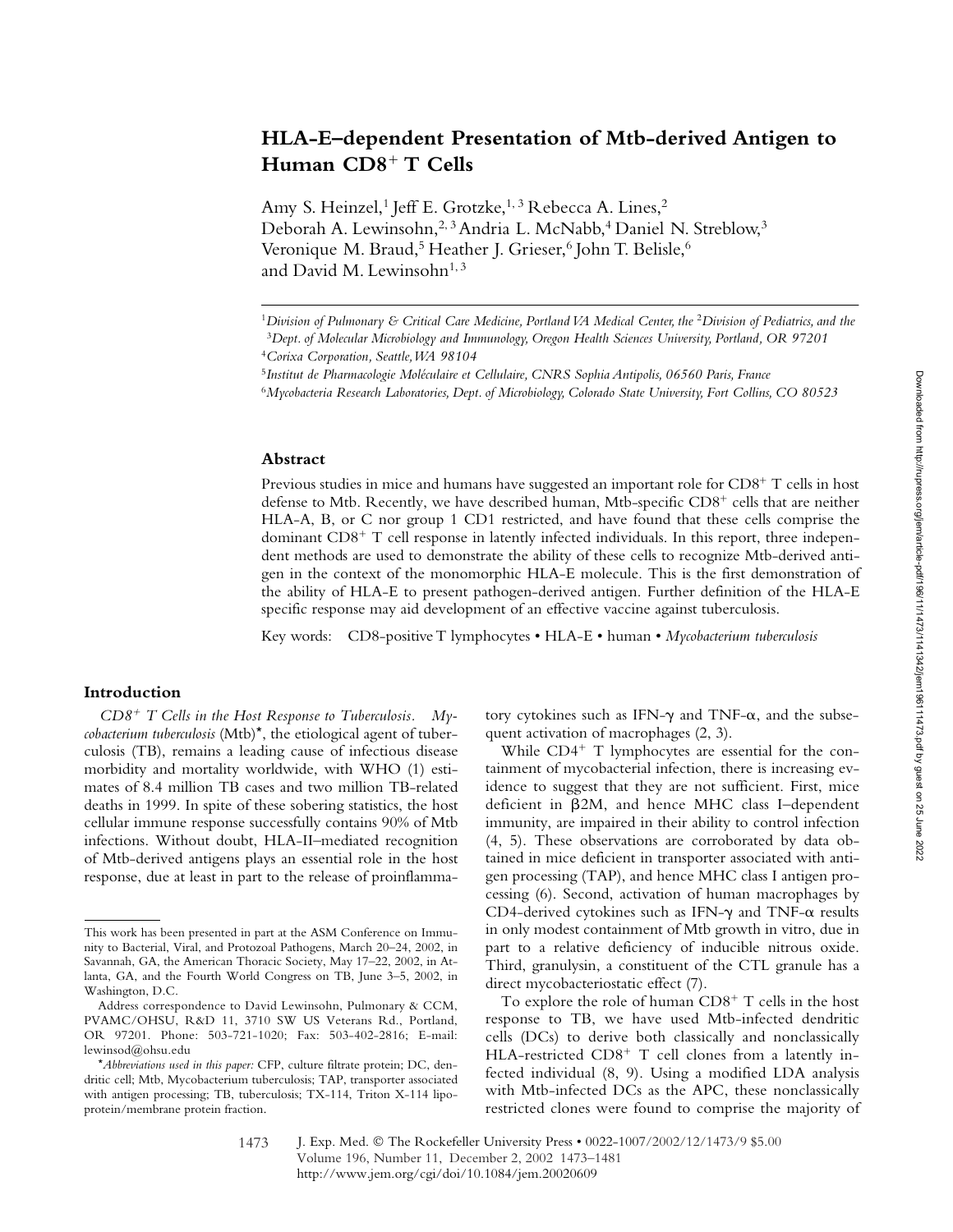Mtb-specific CD8<sup>+</sup> T cells in two latently infected subjects (9).

*Nonclassically Restricted CD8*- *T Cells in the Host Response to TB.* Classical or HLA-Ia restricted CTL are defined as those restricted by the polymorphic MHC molecules HLA-A, B, and C. HLA-Ia–restricted T cells are capable of recognizing peptide antigens processed and presented from Mtb-infected APCs (2). Additionally, the effector cell frequencies to some Mtb proteins such as Ag85, 19 kD, ESAT-6, and CFP10/Mtb11 would suggest that these responses represent a robust recall response to mycobacterial infection (10–13).

Nonclassical or HLA-Ib–restricted CTL are defined as those restricted by monomorphic molecules with sequence homology to the classical HLA-Ia molecules. By presenting molecules uniquely derived from a bacterial source, these molecules may bridge traditional definitions of innate and acquired immunity. Examples include (i) the human group 1 CD1 (CD1a, b, and c) molecules, that process and present mycobacterially derived lipid and glycolipid antigens by virtue of an unusually deep-binding pocket (14), (ii) the murine H2M3 molecule which presents short, bacterially derived peptides possessing an  $NH<sub>2</sub>$  terminal, formyl-methionine (15, 16), and (iii) the murine Qa1 molecule that can present GroEL-derived peptides from *Salmonella* (17, 18). The importance of nonclassically restricted T cells in the host response to infection with Mtb remains poorly defined, although it is intriguing that mice deficient in MHC class Ia molecules ( $H2-K^b/H2-D^b$  double knockout mice) were better able to control infection than those deficient in 2M (MHC-Ia and MHC-Ib deficient, reference 19). Our data showing that nonclassically restricted T cells comprised the majority of Mtb-specific CD8<sup>+</sup> T cells in two latently infected subjects suggested that this subset of T cells plays a significant role in the human host response to infection with Mtb. Two nonclassically restricted clones have been extensively characterized. These clones (23, 29) responded to APCs infected with the closely related Mtb and *Mycobacterium bovis* species, but not to atypical mycobacteria such as *Mycobacterium avium*. While phenotypically similar to other antigen-specific CD8<sup>+</sup> T cell clones (CD8<sup>+</sup>,  $\alpha\beta$  TCR<sup>+</sup>, negative for NK cell markers CD16 and CD56), these clones were neither HLA-A, B, or C nor CD1 restricted. Studies with anti–HLA-I– and –HLA-II– blocking antibodies showed partial blockade with the pan– HLA-I antibody W6/32, but not with anti–HLA-II or anti–HLA-A antibodies. Mtb-derived antigen presentation was found to require proteasomal processing, but to be presented in a manner that was Brefeldin and hence TAP independent (8). In this work, we define HLA-E as the restricting allele for the nonclassically restricted clones.

#### **Materials and Methods**

*Human Subjects.* Subjects were recruited from employees at Harborview Medical Center, Seattle, WA and Oregon Health Sciences University, Portland, OR. Protocols for venipuncture and apheresis have been IRB approved. The T cell clones studied herein were derived from a single latently infected individual (D160, documented TST conversion, no evidence of active disease, HLA-A2, A3, B14, B44).

*Media and Reagents.* Culture medium consisted of RPMI 1640 supplemented with 10% Serva (Bio Whittaker), 50  $\mu$ g/ml gentamicin sulfate (Bio Whittaker),  $5 \times 10^{-5}$  M 2 ME (Sigma-Aldrich), and 2 mM glutamine (GIBCO BRL). For the growth and assay of Mtb-reactive T cell clones, RPMI 1640 was supplemented with 10% human serum. Mtb strain H37Rv was obtained from American Type Culture Collection and grown in modified Middlebrook 7H9 media (Difco). After the preparation of glycerol stocks, aliquots were frozen, and subsequently titered on Middlebrook 7H10 plates (Becton Dickinson). H37Rv mannose lipoarabinomannan, Triton X-114 lipoprotein/membrane protein fraction (TX-114), culture filtrate proteins (CFPs), cell wall fraction, cell membrane fraction, cytosol fraction, mycolylarabinogalactan peptidoglycan, or Mtb genomic DNA were provided through NIAID contract N01 AI-75320 and Colorado State University, Fort Collins, CO.

*Cell Lines and T Cell Clones.* EBV-transformed B cell lines were generated in our laboratory using supernatants from the cell line 9B5–8 (American Type Culture Collection). In the experiments presented herein, LCL were from HLA-A2 positive donors (D160 & KA). The HLA-I–deficient LCL line 721.221 as well as transfectants expressing HLA-E (721.221 E), HLA-E that is expressed with the HLA-A2 leader peptide required for cell surface expression (721.221 AEH), and HLA-F (721.221 F) were provided by D. Geraghty, Fred Hutchinson Cancer Research Center, Seattle, WA (20). 721.221 transfectants were cultured in the presence of hygromycin B (Calbiochem) in the medium at 200 mU/ml. HLA-A and -B null C1R transfectants expressing group 1 CD1 antigens were provided by W. Storkus, University of Pittsburgh Medical Center and University of Pittsburgh Cancer Institute, Pittsburgh, PA. CD1 transfectants of C1R were maintained in medium containing 1.8 mg/ml G418 (Genetecin, GIBCO BRL) as described previously (21). Cell lines were maintained by continuous passage in RPMI 1640 culture medium supplemented with 10% FBS. The TAP-deficient cell line T2 and  $\beta$ 2m-deficient cell line Daudi were obtained from American Type Culture Collection.

Clones 23, 29, and 1–1B were derived from the same latently infected individual using Mtb-infected DCs as APCs. Clone 1-1B, is an Mtb CPF10/Mtb11 specific CD8<sup>+</sup> T cell clone that is HLA-44 restricted and responds to the cognate peptide AEMKTDAATL (AA 2–11; reference 13).

Expansion of T Cell Clones. To expand the CD8<sup>+</sup> T cell clones, a rapid expansion protocol using anti-CD3 mAb stimulation was used (22). T cell clones were cultured in the presence of irradiated allogeneic PBMCs (25  $\times$  10<sup>6</sup>), irradiated allogeneic LCL (5  $\times$  10<sup>6</sup>), and anti-CD3 mAb (30 ng/ml; Chiron) in RPMI 1640 media with 10% human serum in a T-25 upright flask in a total volume of 30 ml. The cultures were supplemented with IL-2 (1 ng/ml; Chiron) on days  $+1$ ,  $+4$ ,  $+7$ , and  $+10$  of culture. The cell cultures were washed on day +4 to remove remaining soluble anti-CD3 mAb.

*Generation of Peripheral Blood DCs and Macrophages.* Monocytederived DCs were prepared according to the method of Romani et al. (23). In brief, PBMCs were isolated from heparinized blood by centrifugation over Ficoll-Hypaque (Sigma-Aldrich) and washed three times with culture medium. Alternatively, PBMCs were obtained via leukapheresis. Cells were resuspended in 1% HS medium and allowed to adhere to a T-75 (Costar) flask at  $37^{\circ}$ for 1 h in the presence of 10 ng/ml of GM-CSF (Immunex Corp.). After gentle rocking, nonadherent cells were removed,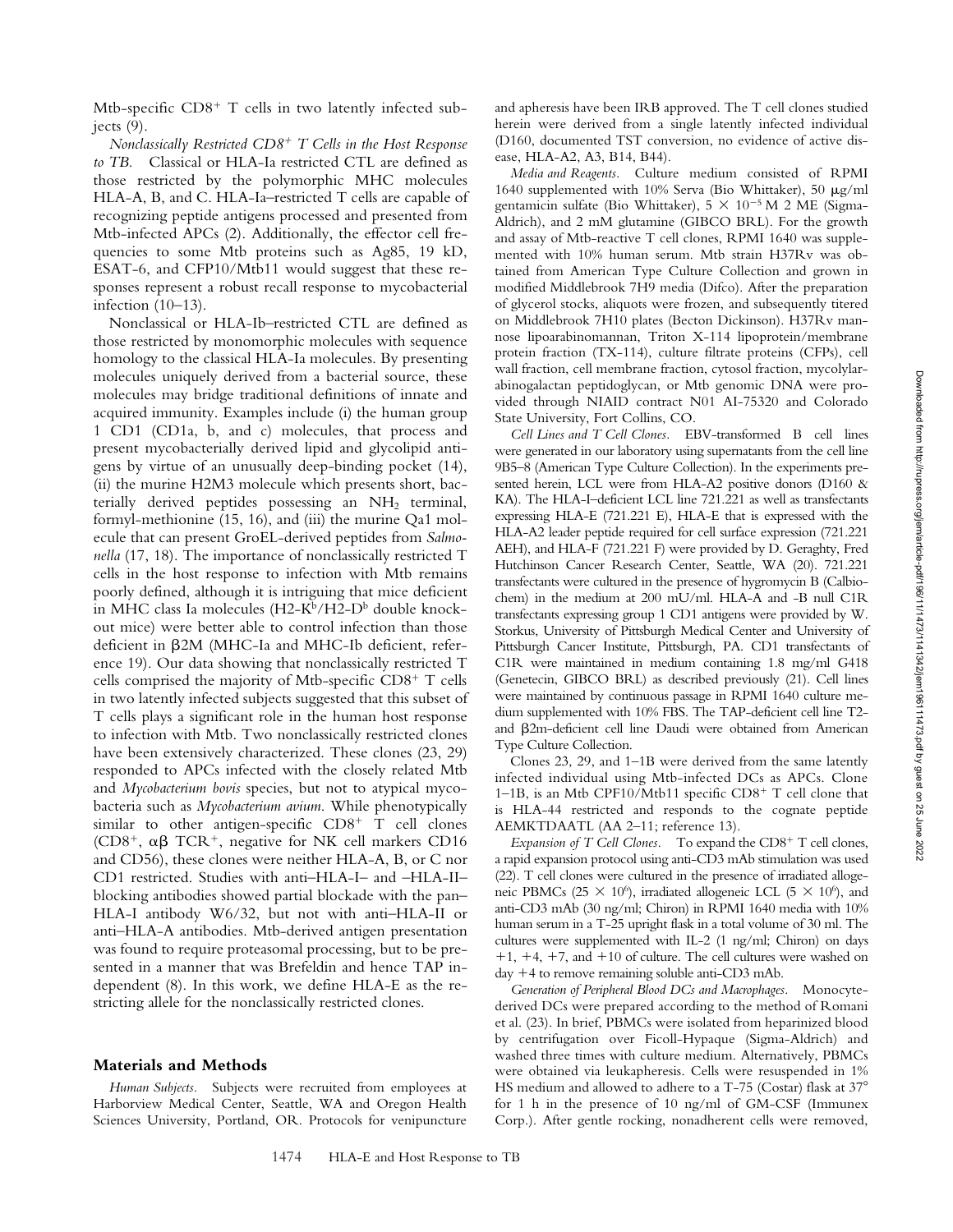and 30 ml of 10% HS medium containing 10 ng/ml of IL-4 (Immunex Corp.) and 30 ng/ml of GM-CSF (Immunex Corp.) was added. After 18 h, the media was removed, centrifuged, and the cellconditioned media placed on the adherent cells. After 5–7 d, cells were harvested with cell-dissociation media (Sigma-Aldrich).

*Mtb/DC-conditioned Media.* 106 monocyte-derived DCs were cultured overnight in the presence of Mtb (H37Rv;  $MOI = 100$ ) in low-adherence 16-mm wells (model no. 3473, Costar). After 18 h, supernatants were harvested and passed through a 0.2  $\mu$ M filter (Gelman Sciences) to remove viable Mtb. Where indicated, conditioned media was treated with either lipase (3,000 U/ml; Sigma-Aldrich L-8525), DNase (2 U/ml; Sigma-Aldrich D5793), or proteinase K (0.2 mg/ml; Sigma-Aldrich P-0390). After overnight incubation, PMSF (60  $\mu$ g/ml, Sigma-Aldrich) was added to all samples to inactivate proteinase K and to control for PMSF toxicity. To determine whether or not proteasomal function is required for the generation of the peptide antigen, DCs were incubated with lactacystin either before or 18 h after the addition of Mtb. To assay the activity of the supernatant, DCs were seeded at  $5 \times 10^4$  cells per well in 96-well, flat-bottomed plates in 50 µl of media.  $5 \times 10^4$  T cells in 50  $\mu$ l of media and 100  $\mu$ l of conditioned media were then added, and IFN- $\gamma$  assayed by ELISA after 18 h incubation at  $37^{\circ}$ C.

*Flow Cytometry.* Cells to be analyzed for cell surface marker expression were first incubated at  $4^{\circ}$ C in a blocking solution of PBS containing 2% normal rabbit serum (Sigma-Aldrich), 2% normal goat serum (Sigma-Aldrich), and 2% human serum to prevent nonspecific binding of mouse Ig. Cells were washed in FACS® buffer (PBS containing 0.5% FBS and 0.02% sodium azide) and incubated with either anti-HLA-E 3D12 (5  $\mu$ g/ml; reference 21), anti–HLA-A2, anti–HLA-DR, or isotype control (5  $\mu$ g/ml, Becton Dickinson) for 30 min at 4 $\rm ^{o}C$  in a total volume of 50  $\mu$ l. Cells were then washed, stained with an anti-mouse FITC antibody (Becton Dickinson) for 30 min at 4<sup>°</sup>C, and after washing, flow cytometry was performed using a FACSCalibur™ (Becton Dickinson). Data were collected on 104 viable cells.

*IFN- ELISPOT Assay.* Mtb-specific effectors were detected from purified CD8<sup>+</sup> T cells by ELISPOT, as described with minor modifications (24). In brief, 96-well nitrocellulosebacked plates (MAHA S4510; Millipore) were coated as recommended by the manufacturer with 10  $\mu$ g/ml capture mouse anti-IFN (1-D1K, Mabtech AB) overnight at  $4^{\circ}$ C. Plates were then washed six times with PBS/0.05% Tween 20 (Sigma-Aldrich), blocked with RPMI 1640/10% HS for 1 h at room temperature. T cell clones (200) and APC (20,000) are added, and the plate incubated overnight at 37°C. After washing with PBS/0.05% Tween 20, 100  $\mu$ l of 1  $\mu$ g/ml biotinylated secondary anti-IFN- $\gamma$  mAb (7B6–1, Mabtech AB) was added. After 2 h of incubation at room temperature, plates were washed six times and  $100$   $\mu$ l Avidin/Biotinylated Enzyme (HRP) Complex (Vectastain ABC Elite kit; Vector Laboratories) was added to wells, and the plates were incubated for a further 1 h. Then, plates were washed six times, and  $100$   $\mu$ l AEC substrate (Vectastain AEC substrate kit; Vector Laboratories) was added. After 4–7 min, the colorimetric reaction was stopped by washing with distilled water. Spots were quantitated using a Zeiss Axioplan 2 microscope with 3,200 K incident illumination equipped with a Epiplan Neofluar  $5 \times 0.15$  objective, Sony DXC 950 CCD camera, Märzhäuser scanning stage, MCP4 control unit, Pentium PC computer, and KS ELISPOT software (Carl Zeiss Vision).

*Adenovirus Infection of APC.* To generate adenovirally infected APCs, DCs were harvested after 18 h of culture, and 5  $\times$ 

 $10^5$  DCs were seeded in Optimem (125  $\mu$ l; Gibco Invitrogen Corp.) into low-adherence 16-mm wells (Costar). Adenoviral liposomes were prepared by coincubating the adenovirus and lipofectamine (6  $\mu$ g/ml; Gibco Invitrogen Corp.) for 15 min and then added to the DC cultures. After 4–6 h, 1 ml fresh media containing GM-CSF (10 ng/ml; Immunex Corp.) and IL-4 (10 ng/ml; Immunex Corp.) was added.

*Preparation and Manipulation of Triton X-114 Soluble Proteins.* Mtb H37Rv cells were disrupted by French press in a buffer of 10 mM Tris-HCl, pH 7.4, 150 mM NaCl, 1 mM EDTA, and 4% Triton X-114. The lysate was rocked overnight at 4°C, followed by centrifugation at 27,000 $\times$  g (4<sup>o</sup>C) for 1 h. The supernatant was collected and placed at 37°C for 40 min to allow for biphasic partitioning and centrifuged at  $27,000 \times g$  (20<sup>o</sup>C) for 30 min. The aqueous phase was removed and the detergent phase was back extracted three times with 10 mM Tris-HCl, pH 7.4, 150 mM NaCl, and 1 mM EDTA (25). Precipitation of proteins from the final aqueous phase was achieved by the addition of 10 vol cold acetone and centrifugation at  $27,000 \times g$ . The protein pellet was suspended in PBS, pH 7.5. To remove glycans and lipoglycans from the TX-114 protein extract, an equal vol of PBS saturated phenol was added to the protein suspension and rocked at room temperature for 2 h, followed by centrifugation at  $27,000 \times g$  for 30 min. The aqueous phase was removed, and the phenol phase and interface was back extracted three times with an equal vol of PBS, pH 7.5. The final phenol phase was dialyzed extensively  $(2-3$  d) against H<sub>2</sub>0, and the protein concentration was determined using the bicinchoninic acid assay (26). 1 mg aliquots of the TX-114 soluble protein pool were digested with 10  $\mu$ g/ml pronase at 37 C for 18 h. The removal of lipophilic material from the pronase digested sample was achieved by organic extraction with CHCl<sub>3</sub>/CH<sub>3</sub>OH 2:1 (27).

*Statistical Analysis.* Where indicated, error bars denote the SEM of the mean. To compare each experimental mean with the control mean the "Dunnett's test" was employed. Statistical analysis performed using JMP software (SAS Institute Inc., Cary, NC).

#### **Results**

*Mtb-derived Antigen Is Present in Mtb/DC-conditioned Media.* Recent analysis of the Mtb-derived 19-kD lipoprotein has demonstrated that presentation to HLA-Ia–restricted T cells can occur in a proteasome-dependent, but TAP-independent fashion using a paracrine-processing mechanism by which Mtb-derived lipopeptides gain access to an early endosomal compartment and are then potentially exported in a lipid vesicle (28, 29). This pathway would be consistent with the proteasome-dependent, TAP-independent pathway that we had observed, and led to the speculation that Mtb-derived antigen would be found within media conditioned by Mtb-infected DCs.

To test this hypothesis, human DCs were infected overnight with Mtb (H37Rv; MOI 50), and the resulting supernatants twice filtered through a  $0.2$ - $\mu$  filter to remove viable bacteria. These supernatants were then used to sensitize fresh DCs, and reactivity of the nonclassical CD8<sup>+</sup> clones assessed by IFN- $\gamma$  release. Mtb/DC-conditioned media was able to elicit T cell–dependent cytokine release (Fig. 1 a).

Previously, we demonstrated that treatment of DCs with *Escherichia coli*, *Staphylococcus aureus*, LPS, or atypical myco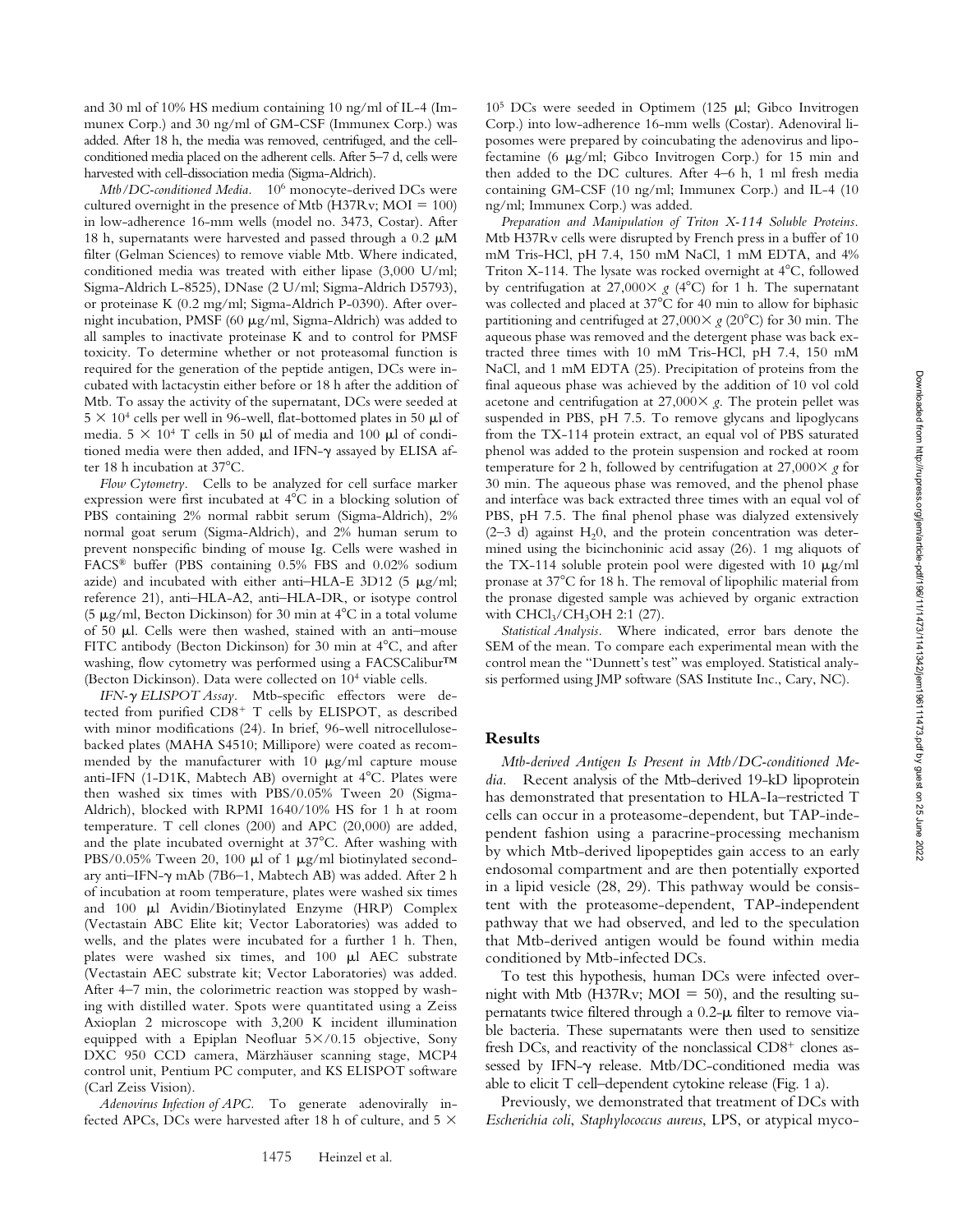bacteria could not elicit IFN- $\gamma$  release from the nonclassically restricted clones (8), arguing against a nonspecific effect of DC activation. Here we have undertaken a series of experiments to further validate the relationship of naturally processed and presented Mtb antigen and the activity seen in the Mtb/DC supernatants. First, Mtb/DC supernatants were treated with either proteinase K, DNase, or lipase. Proteinase K abolished the ability of the supernatants to sensitize fresh DCs (Fig. 1 b), whereas lipase and DNase had no effect. Then, we sought to determine whether or not antigen processing was required for supernatant activity. Prior experiments were performed with fixed DCs, eliminating any possible effect of residual inhibitor on T cell activation. Previously, we have found that overnight incubation with lactacystin did not interfere with the ability to process and present HLA-II–associated antigen (8), and have found that HLA-Ia–dependent presentation of peptide antigen is not impaired (unpublished data). Because the



1476 HLA-E and Host Response to TB

supernatants would also contain the inhibitor, the proteasomal blocker lactacystin was added either before or after Mtb infection to control for possible toxicity. Lactacystin added before but not after infection with Mtb abolished antigenic activity (Fig. 1 c). These data suggested that proteasomal processing was required for the antigenic activity seen in the Mtb/DC supernatants.

*HLA-E–dependent Antigen Presentation.* Previously, we had found that the pan–HLA-I antibody W6/32 could partially inhibit the recognition of Mtb-infected DCs by the nonclassical clones (8). These data were consistent with the hypothesis than an HLA-Ib molecule might restrict the nonclassical T cells. In this regard, W6/32 is capable of binding to HLA-E, F, and G in addition to classical HLA. HLA-E is known to bind HLA-Ia leader peptides, and to serve as an NK inhibitory molecule through its interaction with the CD94/NKG2A heterodimer (30, 31). However, several pieces of data suggested that it could also serve to directly present antigen to CD8<sup>+</sup> T cells. First, Martinozzi and colleagues demonstrated that mouse CD8<sup>+</sup> T cells can recognize HLA-A2 leader peptide in the context of HLA-E (32). Second, recombinant HLA-E is capable of binding to peptides from a combinatorial peptide library distinct from the known HLA-Ia leader peptides (33). Finally, HLA-I and virusderived peptides can be recognized by human NK-like  $\alpha\beta$  TCR, CD8<sup>+</sup> T cell clones in the context of HLA-E (34, 35). While these studies demonstrate the ability of T cells to recognize peptide presented in the context of HLA-E, the physiological relevance of this observation remains unknown.

To test the hypothesis that the Mtb-specific nonclassical T cells were restricted by HLA-E, we sought to determine

**Figure 1.** Mtb-derived antigen in Mtb/DC-conditioned media. (A) To assay the activity of the supernatant, DCs were seeded at  $5 \times 10^4$  cells per well in 96-well, flat-bottomed plates in 50  $\mu$ l of media. 5  $\times$  10<sup>4</sup> T cells in 50  $\mu$ l of media and 100  $\mu$ l of conditioned media were then added, and IFN- $\gamma$  assayed by ELISA after 18 h incubation at 37 $\degree$ C. Results represent the mean of duplicate determinations. Error bars denote the SEM.  $*P$  < 0.05, where the "Dunnett's test" has been used to compare each experimental mean with the control mean (T plus Control DC Supe). This experiment is representative of three such experiments. (B) Where indicated, Mtb/DC-conditioned media was treated with either lipase (3,000 U/ml L-8525, Sigma-Aldrich), DNase (2 U/ml D5793, Sigma-Aldrich), or proteinase K (0.2 mg/ml P-0390, Sigma-Aldrich). After overnight incubation, PMSF (60  $\mu$ g/ml; Sigma-Aldrich) was added to all samples to inactivate the proteinase K. Results represent the mean of duplicate determinations. Error bars denote the SEM. Asterisks denote a significant loss of antigenic activity ( $P < 0.05$ ) where the "Dunnett's test" has been used to compare each experimental mean with the control mean (No Treatment). This experiment is representative of two such experiments. (C) To determine whether or not proteasomal function is required for the generation of the peptide antigen, DCs were incubated with lactacystin (40 M; E.J. Corey; Harvard Biolabs, Harvard, MA) added either before or 18 h after the addition of Mtb. T cell-dependent IFN- $\gamma$  release was assessed as described in A. Results represent the mean of duplicate determinations. Error bars denote the SEM. Asterisks denote significant inhibition of antigenic activity ( $P < 0.05$ ) where the "Dunnett's test" has been used to compare each experimental mean with the control mean (T plus Mtb/DC Supe). This experiment is representative of three such experiments.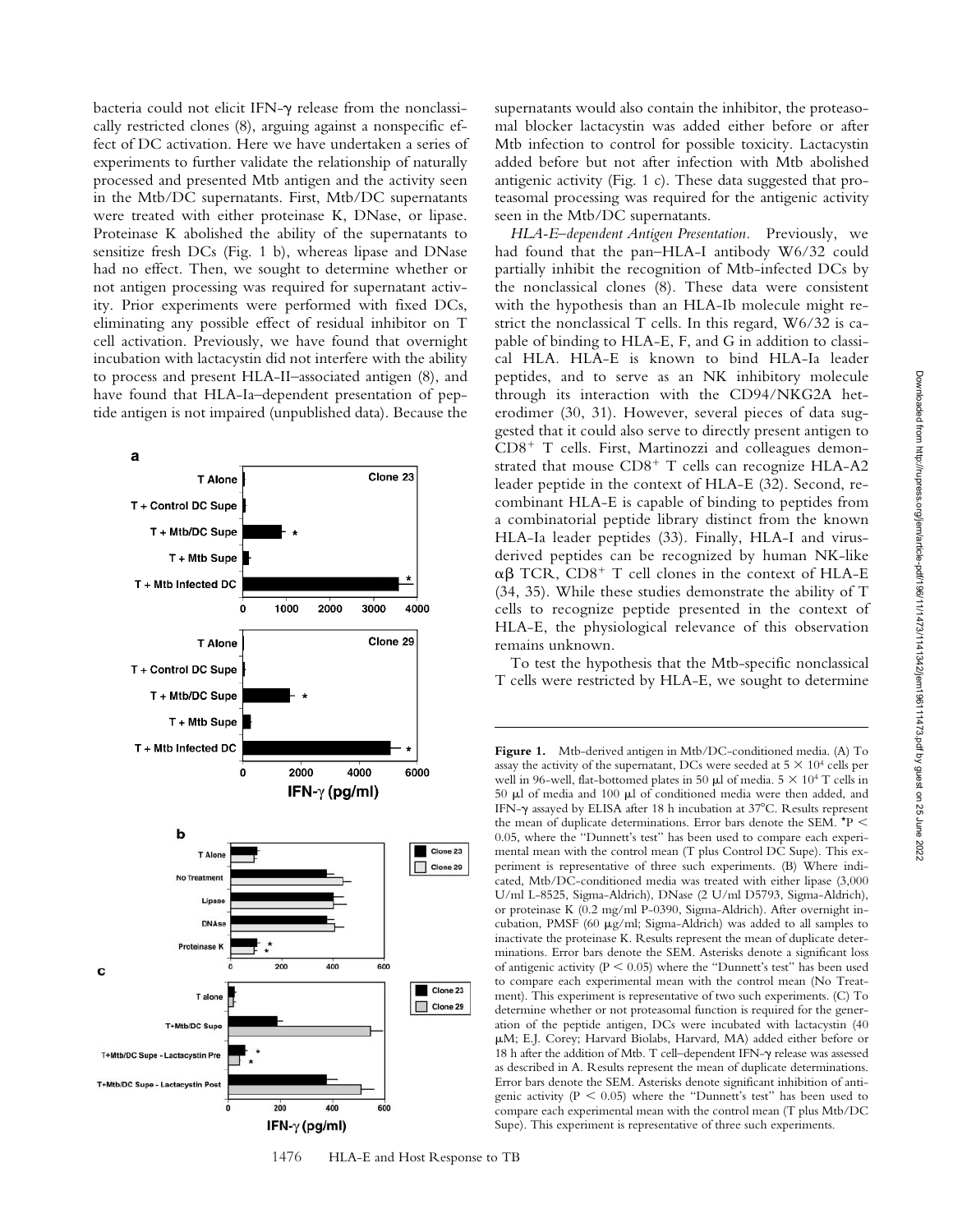if the antigen found within the supernatants could stabilize cell-surface expression of HLA-E. For reference, FACS® staining for cell surface expression HLA-E of the cell lines used herein is provided (Fig. 2 a). The cell line T2 is TAP deficient, and hence expresses little cell surface HLA. Incubation of these cells overnight at 27°C facilitates the cellsurface expression and possible loading of empty HLA-I (36). Addition of the HLA-A2 leader peptide (VMAP-RTLVL), in comparison to control peptide, stabilizes HLA-E expression (MFI 32 vs. 19; Fig. 2 b); Similarly, Mtb/DC-conditioned medium, in comparison to DC control supernatant, stabilized the cell-surface expression of HLA-E (MFI = 33 vs. 22; Fig. 2 c). Stabilization of HLA-E was not observed at 37°C (unpublished data). Thus, these data suggested that Mtb/DC supernatants could contain a high-affinity HLA-E–binding activity capable of stabilizing HLA-E.

We then sought to directly test the hypothesis that the nonclassical T cell clones 23 and 29 are restricted by HLA-E. Because T cells express HLA-E, and hence would potentially be capable of self-presentation of preprocessed antigen, we sought to define conditions where each T cell would come in contact with a well-characterized APC. For this purpose, we used the ability of the sensitive IFN- $\gamma$ ELISPOT to detect small numbers of T cells. Here, 200–

250 nonclassical T cells were incubated with 20,000 APCs transfected to express defined restriction molecules. In the presence of Mtb/DC-conditioned media, the 721.221- AEH cell line (which has been stably transfected to express HLA-E along with the stabilizing HLA-A2 leader peptide; reference 31) and to a lesser extent T2 were able to present antigen to the nonclassical CD8<sup>+</sup> T cells 23 and 29, while the 721.221 F, C1R-CD1a, C1R-CD1b, or C1R-CD1c functioned far less efficiently as APC (Fig. 3). The ability of each cell line to present Mtb/DC conditioned media correlated well with cell surface expression of HLA-E (Fig. 2 a), and was further corroborated by the observation that the cell line 721.221 E, transfected to express HLA-E, but deficient in cell surface expression by virtue of absence of HLA leader peptide, failed to function as an APC (unpublished data). Less than 10 spots were observed when T cells and APC were coincubated in the presence of control DC supernatant excluding the possibility that the presence of HLA-E, or HLA-E stabilized by the HLA-A2 leader peptide alone was sufficient to activate the clones (Fig. 3).

While compelling, interpretation of these data is complicated by the fact that all of the cell lines tested express HLA-E, with surface expression limited by the availability of the HLA-Ia leader peptides. In contrast, HLA-E is not present in the mouse. Thus, we asked whether or not the



1477 Heinzel et al.

**Figure 2.** Cell surface expression of HLA-E and stabilization by Mtb/DC-conditioned media. (A) The cell lines Daudi, T2, 721.221 F, 721.221 AEH, C1R-CD1a, LCL, and human monocyte-derived DCs were assessed for cell surface expression of HLA-E using the anti–HLA-E antibody 3D12 (shaded histogram). Isotype control staining is shown in the white histogram. For reference, cell surface expression of HLA-A2 and HLA-DR is shown on human monocyte-derived DCs. (B) TAP-deficient T2 cells were incubated overnight at 27°C with control DC conditioned media in the presence of either the HLA-A2 leader peptide VMAPRTLVL or control peptide AEMKTDAATL and stained for cell surface expression of HLA-E. Results represent the mean of duplicate determinations. These data are representative of two experiments.(C) TAP-deficient T2 cells were incubated overnight at 27°C with either control DC-conditioned media or Mtb/DC-conditioned media and stained for cell surface expression of HLA-E. Results represent the mean of duplicate determinations. These data are representative of two experiments.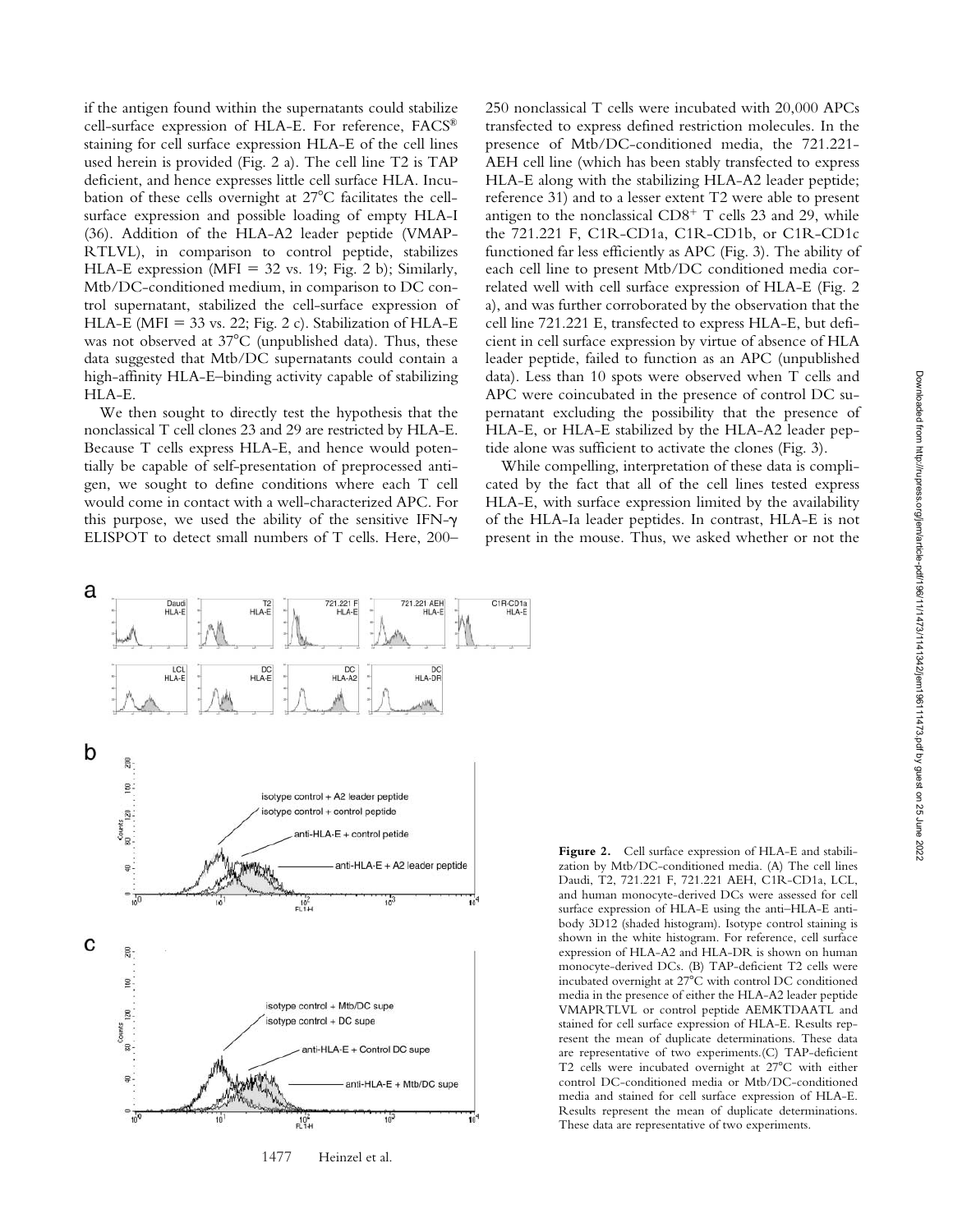mouse phagocytic cell lines BM1 and J774 could process and present Mtb-derived antigen in the context of HLA-E. Initially, stable expression of human  $\beta$ 2M was achieved by retroviral transduction. These cells were then infected with HLA-E expressing or control adenovirus ( $MOI = 50$ ; HLA-E RAd270, reference 37, control RAd35, reference 38), and then infected with Mtb 1 d later. After overnight infection with Mtb (H37Rv; MOI = 2), the IFN- $\gamma$ ELISPOT assay was used to assess the ability of the nonclassical T cell clones to recognize Mtb in the context of HLA-E. Cell surface expression of HLA-E could be demonstrated on the 2M-expressing cell lines via stabilization with the HLA-A2 leader peptide (Fig. 4 a, MFI  $= 22$  vs. 9). Previously, we have found that a minority  $(1:50)$  of Mtb-infected DCs are recognized by either classically or nonclassically restricted CD8<sup>+</sup> T cells, and that recognition is correlated with the degree of intracellular infection (unpublished data). As a result, we postulated that HLA-E– dependent antigen processing and presentation would be relatively inefficient in the context of the murine cell lines. To this end, a saturating number of T cell clones (20,000) were used to ensure maximum detection of Mtb-infected APC. Both HLA-E and Mtb were required for T cell– dependent IFN- $\gamma$  release by the nonclassically restricted clones (Fig. 4 b). The relatively modest number of Mtbspecific spots observed likely reflects the limiting number of functional APC in each well. As a control, the HLA-B44, CFP10/Mtb11 specific T cell clone 1–1B demonstrated no response to these cell lines in the presence or absence of Mtb.



Figure 3. Preferential presentation of Mtb/DC-conditioned media by HLA-E. 200 nonclassical T cell clones were coincubated overnight with 20,000 stably transfected cells in the presence of either Mtb/DC or DC control conditioned media. IFN- $\gamma$  release was determined by ELISPOT. Less than 10 ELISPOTS are observed with DC control media. Results represent the mean of duplicate determinations. Error bars denote the SEM.  $*P < 0.05$ , where the "Dunnett's test" has been used to compare each experimental mean with the control mean (721.221 F). These data are representative of three experiments.

The crystal structure of HLA-E has been solved, and it has been suggested that the peptide-binding groove is uniquely able to present a limited set of hydrophobic peptides (30). We speculated, that the antigen presented by HLA-E might be a hydrophobic peptide or protein associated with the mycobacterial cell wall. To test this hypothesis, DCs were pulsed with partially-purified Mtb fractions. In these experiments, a saturating number of T cells (20,000) and APCs (20,000) were used to maximize the sensitivity of the assay for the detection of the antigenic activity. Neither secreted proteins, purified lipids from Mtb, nor Mtb DNA could elicit T cell dependent release of IFN- $\gamma$  (Fig. 5 a). In contrast, both the cell wall fraction, and the lipoprotein-enriched TX-114 fraction were capable of sensitizing DC targets for T cell recognition. The response seen was dependent on the concentration of antigen added, confirming that neither T cells nor APCs were limiting under these experimental conditions. Treatment of the TX-114 fraction with the serine endopeptidase proteinase K abolished the antigenic activity in a manner simi-



Figure 4. Preferential presentation by mouse macrophage cell lines expressing HLA-E. The pBIB retroviral vector containing human  $\beta$ 2m was provided by S. Fling (Corixa Corp., Seattle, WA) and used to transduce murine J774 and BM12 cell lines under blastocidin selection (reference 40) and cell surface expression of human  $\beta$ 2m confirmed via  $FACS^{\circledast}$ . (A) 2m-expressing J774 cells were infected with either control (Rad35) or HLA-E (Rad270) adenovirus. After 24 h, cells were incubated overnight at 27°C in the presence of HLA-A2 leader peptide VMAPRTLVL. Cell surface expression of HLA-E was assessed using the anti–HLA-E antibody 3D12. These data are representative of two experiments. (B) Murine J774 and BM12 cell lines expressing human  $\beta$ 2M were infected with either control or HLA-E adenovirus, MOI = 50:1. After 24 h, cells were infected with Mtb (H37Rv, MOI = 2). To ensure detection of Mtbinfected cells, a saturating number (20,000) of T cells were added and after 18 h of coincubation IFN- $\gamma$  release assessed by ELISPOT. All data represent the mean of duplicate determinations. Error bars denote the SEM.  $*P < 0.05$ , where the "Dunnett's test" has been used to compare each experimental mean with the control mean. These data are representative of two experiments.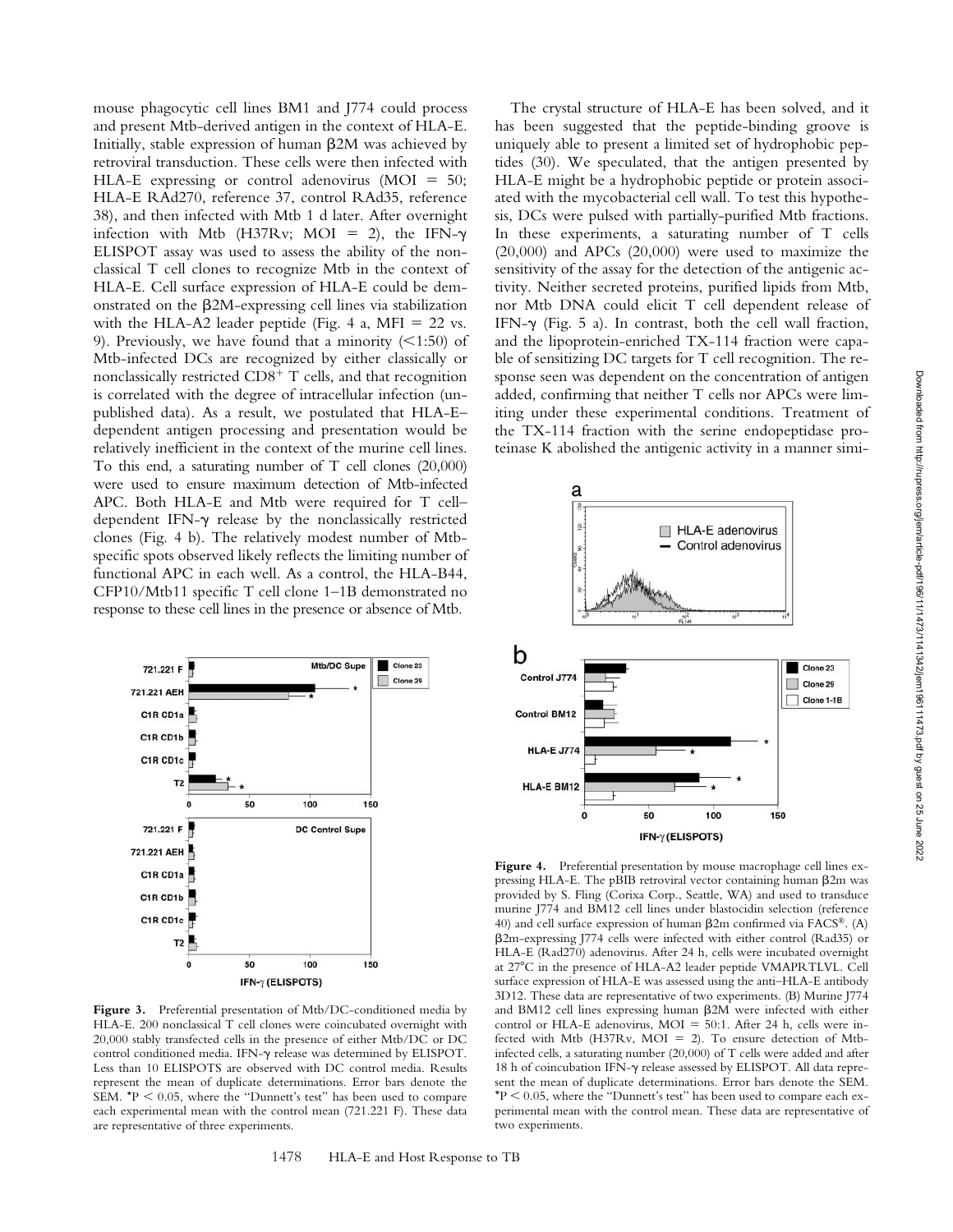lar to that shown for the Mtb/DC-conditioned media (unpublished data). Interestingly, treatment of the TX-114 fraction with pronase, a mixture of bacterial endo and exo proteinases, resulted in augmented antigenic activity (Fig. 5 b). We speculate that this differential susceptibility to proteolytic cleavage reflects a posttranslationally modified, and hence partially protected peptide.

To determine whether or not this pronase fraction was presented in an HLA-E–dependent fashion, stably transfected APCs were tested for their ability to present Mtbderived antigen as described for Fig. 3. The Mtb-derived antigenic activity could be preferentially presented by the cell lines that express cell-surface HLA-E (721.221-AEH and LCL; Fig. 5 c). Importantly, the NK target Daudi was not recognized. Finally, while not HLA-E specific, we have found antibodies to CD8 and pan-HLA I (W6/32) capable of inhibiting the T cell–dependent recognition of the antigenic fraction (unpublished data).

## **Discussion**

Taken together, these data provide the first compelling evidence that the nonclassical, Mtb-specific clones 23 and 29 recognize pathogen-derived antigen in the context of HLA-E, and extends the function of this molecule beyond its known role as an NK inhibitor through the interaction with the NKG2A/CD94 heterodimer. It is very unlikely that T cell activation is occurring through the NKG2A/CD94 heterodimer. First, antibodies known to block NK recognition via HLA-E or CD94 have proven ineffective in blocking T cell–dependent recognition of Mtb-infected DCs (unpublished data). Additionally, HLA-E–deficient cell lines (Daudi), which serve as NK targets through the lack of CD94/NKG2A inhibition, are not recognized by the nonclassical T cells (Fig. 5 c). Instead, we postulate that recognition of Mtb-derived antigen is occurring through the TCR.

All of the human cell lines tested express HLA-E, with cell surface expression limited by the availability of the



**Figure 5.** Presentation by HLA-E of lipid-enriched antigen of Mtb. (A) 20,000 T cell clones were coincubated with 20,000 DC in the presence of either mannose lipoarabinomannan (ManLAM), Triton X-114 lipoprotein fraction (TX-114), CFPs, cell wall fraction (CW), cell membrane fraction (MEM), cytosol fraction (CYT), mycolylarabinogalactan peptidoglycan (mAGP), or Mtb genomic DNA (gen. DNA) at the concentrations indicated. After 18 h of coculture, IFN- $\gamma$  was assessed by ELISPOT. These data are representative of three experiments. (B) Using 20,000 nonclassical T cells and 20,000 autologous DCs, antigens were tested at 10  $\mu$ g/ml for T cell-dependent release of IFN- $\gamma$  by ELISPOT. Error bars denote the SEM.  $*P < 0.05$ , where the "Dunnett's test" has been used to compare each experimental mean with the control mean (No Antigen). (C) 250 T cells were coincubated with 20,000 APCs in the presence of 10  $\mu$ g/ml of pronase-treated TX-114 antigen. IFN- $\gamma$  release is assessed by ELISPOT. Results represent the mean of duplicate determinations. Error bars denote the SEM.  $\star \vec{P}$  < 0.05, where the "Dunnett's test" has been used to compare each experimental mean with the control mean (721.221 F). These data are representative of three experiments.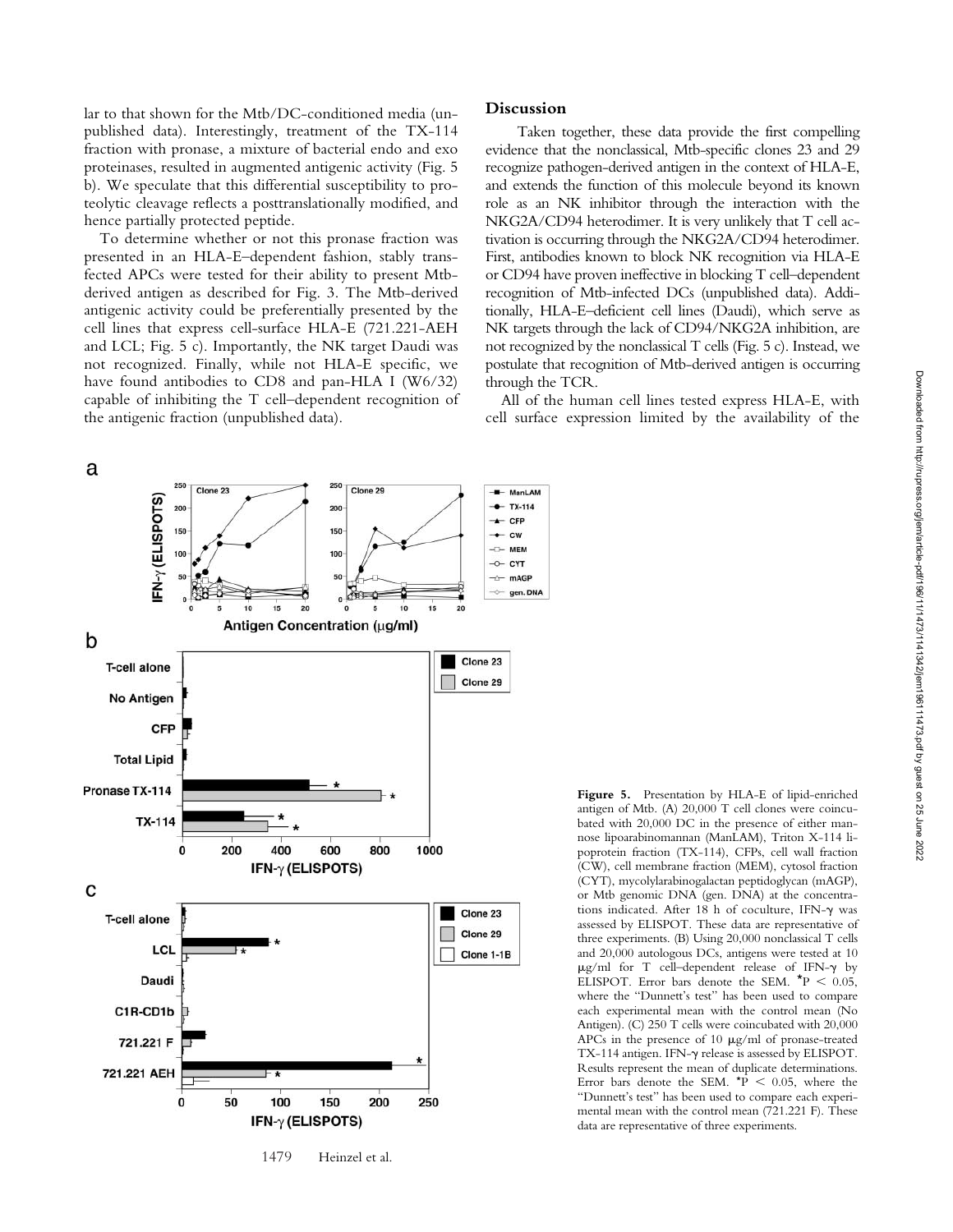HLA-Ia leader peptides (C1R and 721.221). Thus, the preferential recognition of the 721.221-AEH, LCL, DCs, and to a lesser extent T2 cell lines may reflect the greater cell-surface expression of HLA-E, with subsequent displacement of the HLA-Ia peptide. Cell-surface stabilization of HLA-E was not observed at 37°C.

Earlier studies demonstrated that nonclassically restricted T cells comprised the majority of Mtb-specific CD8 T cells in two latently infected subjects (9). However, whether these cells are entirely HLA-E restricted, and whether they recognize a common, or similar class of antigens remains to be determined. The current data would support the hypothesis that the antigen is a hydrophobic peptide, possibly modified via either lipidation or glycosylation. This hypothesis is further supported by the recent observation that hydrophobic peptides can be presented in a proteasomaldependent, but TAP-independent pathway (39). By analogy with other HLA-Ib presentation pathways, it is attractive to speculate that the modifications represent unique characteristics of Mtb or mycobacteria. Nonetheless, addressing these questions may have important implications for the design of a vaccine capable of eliciting CD8<sup>+</sup> T cell specific immunity.

In summary, this report is the first demonstration of recognition of a pathogen-derived antigen being presented in the context of HLA-E. Three independent approaches antigen to human CD8<sup>+</sup> T cells in this context. First, antigenic activity found within conditioned Mtb/DC supernatants was presented preferentially by the HLA-E– expressing 721.221 AEH cell line. Furthermore, these supernatants could stabilize the expression of HLA-E on the TAP-deficient T2 cell line at  $27^{\circ}$ C. Second, murine macrophage cell lines coexpressing human  $\beta$ 2M and HLA-E acquired the ability to present to the nonclassical T cells after infection with Mtb. Third, lipoprotein enriched, Mtbderived material could be presented in the context of HLA-E. Thus, HLA-E should be included as an HLA-Ib processing and presentation system.

The authors wish to thank Steve Fling of Corixa Corporation for the provision of retrovirally encoded human  $\beta$ 2 microglobulin. Daniel Geraghty of the Fred Hutchinson Cancer Research Center has graciously provided anti–HLA-E antibodies and cell lines expressing HLA-E. Walter Storkus, University of Pittsburgh Medical Center and University of Pittsburgh Cancer Institute has kindly provided C1R cell lines expressing group 1 CD1 antigens. We thank Gavin Wilkinson and Peter Tomasec of the University of Wales College of Medicine for their trans-Atlantic provision of HLA-E expressing adenovirus.

This work was supported by the American Lung Association (to D.M. Lewinsohn), the National Institutes of Health (no. K08-AI1644, R01- AI48090NIH to D.M. Lewinsohn and NIAID contract NO1 AI-75320 "TB Research Materials and Vaccine Testing" to J.T. Belisle). The Portland VA Medical Center has provided laboratory space and partial salary support (to D.M. Lewinsohn).

*Submitted: 16 April 2002 Revised: 11 September 2002 Accepted: 11 October 2002*

# **References**

- 1. World Health Organization. 2001. Global Tuberculosis Control. WHO Report 2001. Geneva, Switzerland, WHO/ CDS/TB/2001.287. 181 pp.
- 2. Flynn, J.L., and J. Chan. 2001. Immunology of tuberculosis. *Annu. Rev. Immunol.* 19:93–129.
- 3. Raupach, B., and S.H. Kaufmann. 2001. Immune responses to intracellular bacteria. *Curr. Opin. Immunol.* 13:417–428.
- 4. Flynn, J.L., M.M. Goldstein, K.J. Triebold, B. Koller, and B.R. Bloom. 1992. Major histocompatibility complex class I-restricted T cells are required for resistance to Mycobacterium tuberculosis infection. *Proc. Natl. Acad. Sci. USA.* 89:12013–12017.
- 5. Mogues, T., M. Goodrich, L. Ryan, R. LaCourse, and R. North. 2001. The relative importance of T cell subsets in immunity and immunopathology of airborne *Mycobacterium tuberculosis* infection in mice. *J. Exp. Med.* 193:271–280.
- 6. Behar, S.M., C.C. Dascher, M.J. Grusby, C.R. Wang, and M.B. Brenner. 1999. Susceptibility of mice deficient in CD1D or TAP1 to infection with Mycobacterium tuberculosis. *J. Exp. Med.* 189:1973–1980.
- 7. Stenger, S., D.A. Hanson, R. Teitelbaum, P. Dewan, K.R. Niazi, C.J. Froelich, T. Ganz, S. Thoma-Uszynski, A. Melian, C. Bogdan, et al. 1998. An antimicrobial activity of cytolytic T cells mediated by granulysin. *Science.* 282:121–125.
- 8. Lewinsohn, D.M., M.R. Alderson, A.L. Briden, S.R. Riddell, S.G. Reed, and K.H. Grabstein. 1998. Characterization of human CD8<sup>+</sup> T cells reactive with Mycobacterium tuberculosisinfected antigen-presenting cells. *J. Exp. Med.* 187:1633–1640.
- 9. Lewinsohn, D.M., A.L. Briden, S.G. Reed, K.H. Grabstein, and M.R. Alderson. 2000. Mycobacterium tuberculosis-reactive CD8- T lymphocytes: the relative contribution of classical versus nonclassical HLA restriction. *J. Immunol.* 165:925–930.
- 10. Smith, S.M., A.S. Malin, T. Pauline, Lukey, S.E. Atkinson, J. Content, K. Huygen, and H.M. Dockrell. 1999. Characterization of human Mycobacterium bovis bacille Calmette-Guerin-reactive CD8<sup>+</sup> T cells. Infect. Immun. 67:5223-5230.
- 11. Pathan, A.A., K.A. Wilkinson, R.J. Wilkinson, M. Latif, H. McShane, G. Pasvol, A.V. Hill, and A. Lalvani. 2000. High frequencies of circulating IFN- $\gamma$ -secreting CD8 cytotoxic T cells specific for a novel MHC class I-restricted Mycobacterium tuberculosis epitope in M. tuberculosis-infected subjects without disease. *Eur. J. Immunol.* 30:2713–2721.
- 12. Mohagheghpour, N., D. Gammon, L.M. Kawamura, A. van Vollenhoven, C.J. Benike, and E.G. Engleman. 1998. CTL response to Mycobacterium tuberculosis: identification of an immunogenic epitope in the 19-kDa lipoprotein. *J. Immunol.* 161:2400–2406.
- 13. Lewinsohn, D.M., L. Zhu, V.J. Madison, D.C. Dillon, S.P. Fling, S.G. Reed, K.H. Grabstein, and M.R. Alderson. 2001. Classically restricted human CD8<sup>+</sup> T lymphocytes derived from Mycobacterium tuberculosis-infected cells: definition of antigenic specificity. *J. Immunol.* 166:439–446.
- 14. Ulrichs, T., and S.A. Porcelli. 2000. CD1 proteins: targets of T cell recognition in innate and adaptive immunity. *Rev. Immunogenet.* 2:416–432.
- 15. Pamer, E.G., C.R. Wang, L. Flaherty, K.F. Lindahl, and M.J. Bevan. 1992. H-2M3 presents a Listeria monocytogenes peptide to cytotoxic T lymphocytes. *Cell.* 70:215–223.
- 16. Chun, T., N.V. Serbina, D. Nolt, B. Wang, N.M. Chiu, J.L. Flynn, and C.R. Wang. 2001. Induction of M3-restricted cytotoxic T lymphocyte responses by N-formylated peptides derived from Mycobacterium tuberculosis. *J. Exp. Med.* 193: 1213–1220.